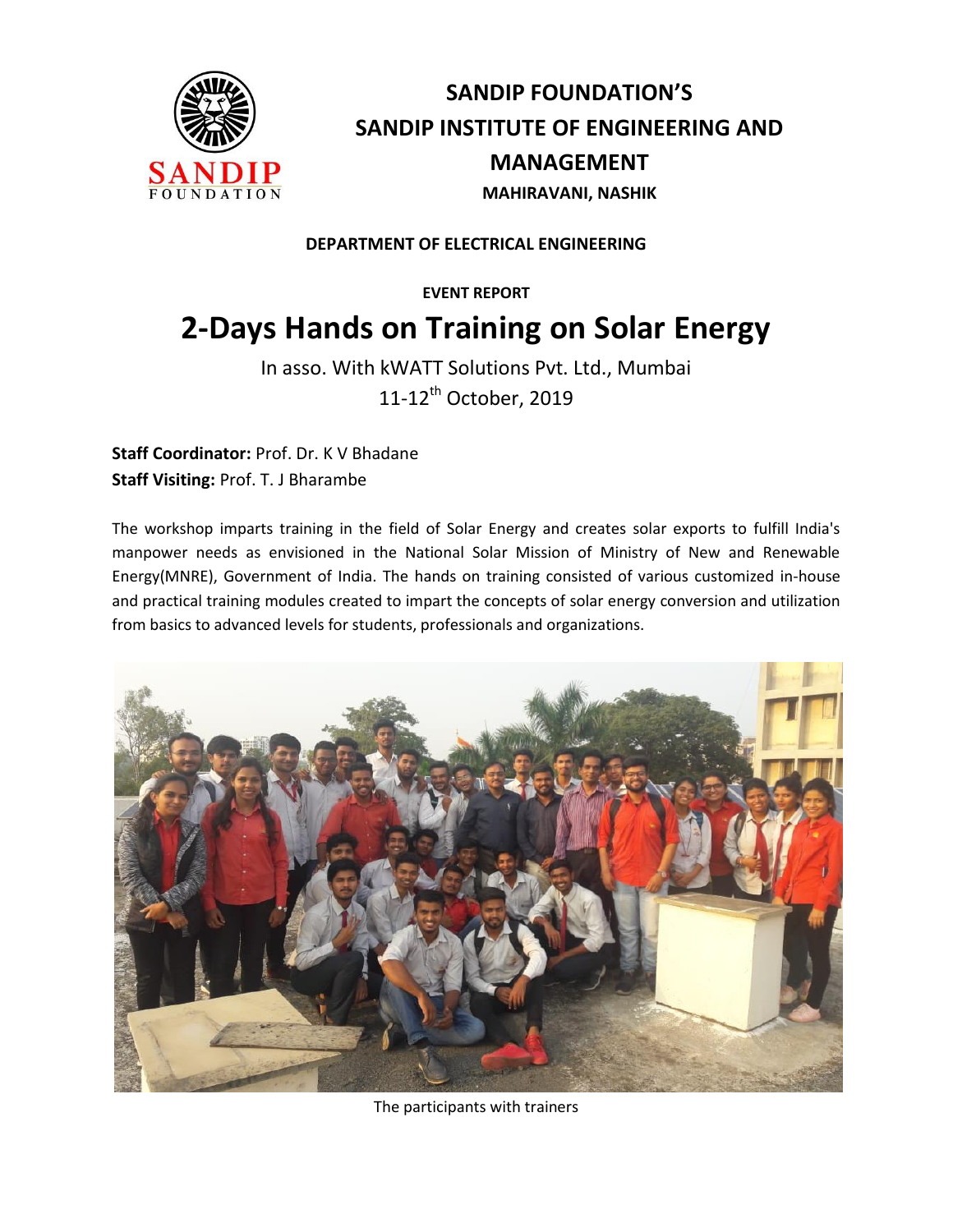## **Module Details:**

**DAY1 –**

**Part 1 (Overview)**

- $\bullet$  Solar Energy Scenario in India & Job Opportunities
- Basics of Solar Photo Voltaic Technology (PV)

### **Part 2 (PV System Design & Simulation Software)**

- Basics of simulation Software
- Concepts of PV System Design
- Design a Solar Power Plant to light/power your own house/college
- Understand the system design using simulation tool
- Hands on experience to determine PV size, Inverter & Battery Capacity using tool
- Estimation of monthly power generation and financial savings



#### **DAY 2**

#### **Part 3 (Hands on Session)**

#### **Solar Operated Mobile Charger**

- Design and build your own Solar Mobile Charger
- Get practical insight into basic and advanced features

#### **Light seeking Robot**

- Design and build your own Vision 180
- Get practical insight into basic and advanced features

#### **Part 4- Solar Take away Kit**

- 2 X Solar Panel of 0.3 W for testing Circuits
- Solar Mobile Charger kit

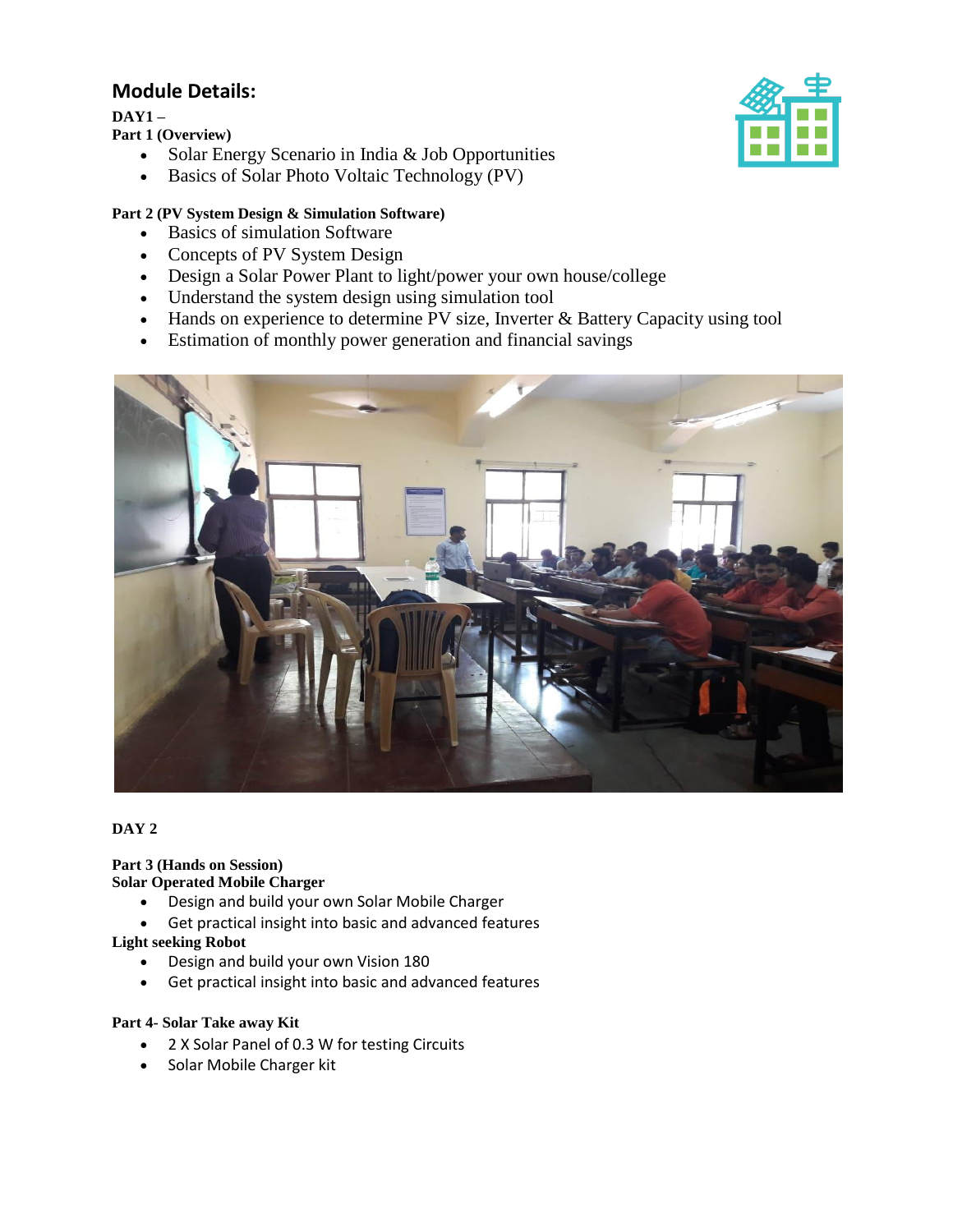